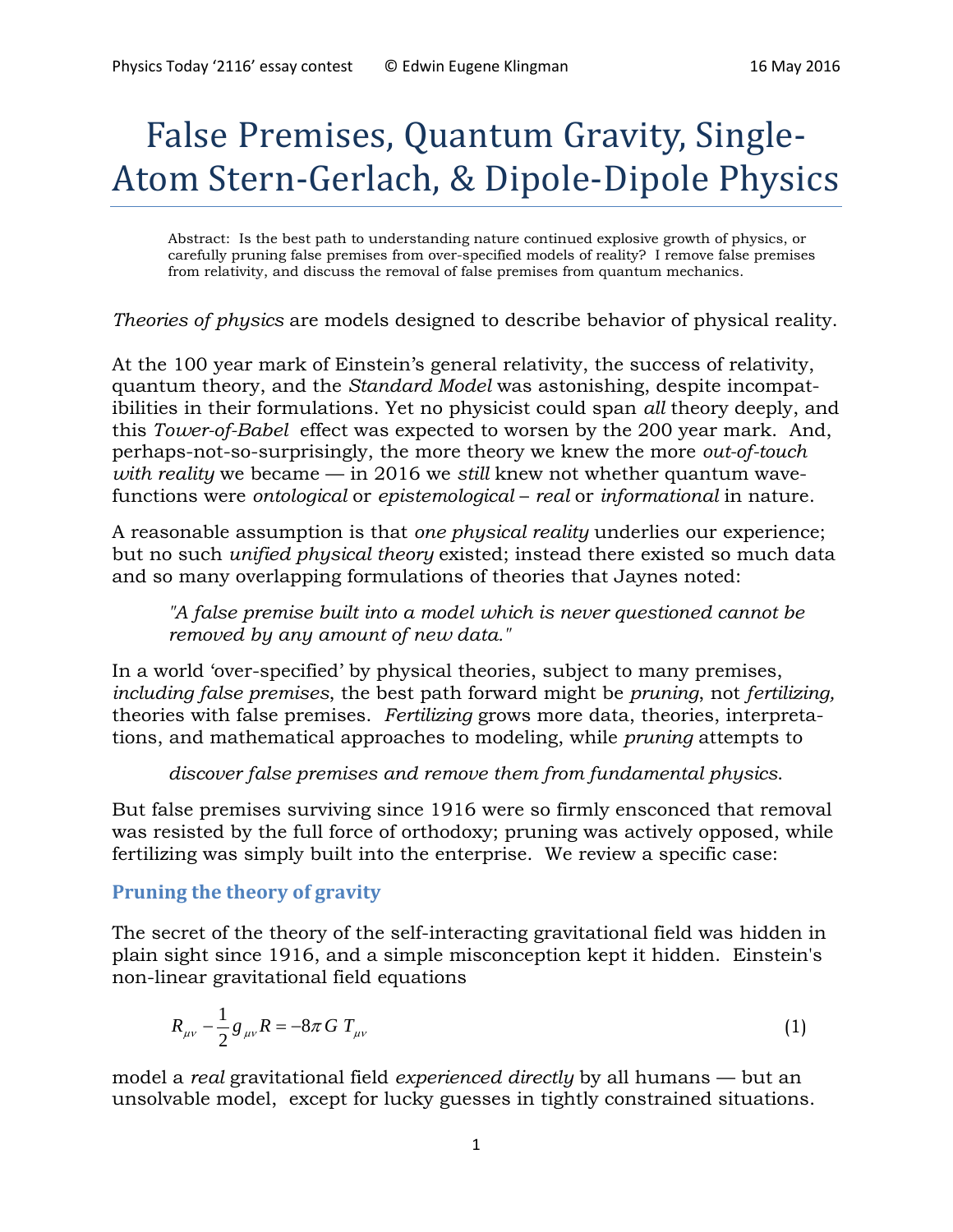When the model is linearized (removing nonlinear terms) the resultant additivity of solutions allows  $\delta$ -functions to be combined into Green's function solutions; gravitational wave solutions appear. [1]

The simple misconception is belief in the false premise that:

*changing the nature of the theory or model will change the nature of the physical field being modeled.* 

Throwing away non-linear terms that represent the self-interaction of the field, physicists acted *as if* the field itself became non-self-interacting. Recall that a key *Maxwell-Einstein linearized equation* is analogous to Faraday's equation:

$$
\left| \vec{\nabla} \times \vec{B} \right| \sim \vec{v} \left| \rho_q \right|
$$
  

$$
\left| \vec{\nabla} \times \vec{C} \right| \sim \vec{v} \left| \rho_q \right|
$$
 (2)

with  $\rho_{q}^{\parallel}$  and  $\rho_{m}^{\parallel}$  charge and mass *densities*;  $\vec{B}$  and  $\vec{C}$  are electromagnetic and gravitomagnetic fields, respectively; and ∇ × represents the *circulation* or 'curl' graviton agreed fields, respectively, and  $\sqrt{x}$  represents the elements of  $\bar{c}$  of the field induced by the traveling source flow. Velocity  $\bar{v}$  is the physical parameter linking mass and charge physics,  $(\rho_m + \rho_q) \vec{v} \sim \vec{\nabla} \times (\vec{B} - \vec{C})$ .

Failure to appreciate the *gravitational field as self-interacting* was compounded by habits of mind derived from Newton and classical physics: specifically, focus on *mass* as the determinant of dynamics, despite equations showing *density* is paramount, not *mass* per se. Physicists, focusing on macroscopic mass for gravitational problems and mistakenly believing the nature of gravity to be modified by the mere act of modifying equations describing gravity, tended to overlook that

*the highest density is associated with the smallest volumes*,

with a *point particle* implying infinite density. A realistic upper bound on the electron radius,  $10^{-20}$  m, yields a lower bound on mass density of  $10^{60}$  m<sub>e</sub>  $(kg/m^3)$ with no upper bound. ( $m_e \sim 10^{-31} kg$ .)

Electromagnetic fields  $\vec{E}$  and  $\vec{B}$  interact with charge but are *uncharged*, so they are non-self-interacting. Since *real* fields have energy, and hence mass equivalence, gravitomagnetic fields *G* and *<sup>C</sup>* which interact with mass *are* thus *self-interacting* and — in appropriate circumstances — *self-inducing*. So if a particle with mass density  $\rho_m$  is accelerated from  $\vec{v}$  to  $\vec{v}'$ , the  $\vec{\nabla} \times \vec{C}$ induced C-field circulation will *add* local field energy and hence local equivalent mass thereby increasing the local mass density and further increasing the local C-field circulation, etc., etc.

$$
\vec{\nabla} \times \vec{C} \sim -\rho_m \vec{v} \quad \Rightarrow \quad \vec{\nabla} \times \vec{C}' \sim -\rho'_m \vec{v}' \tag{3}
$$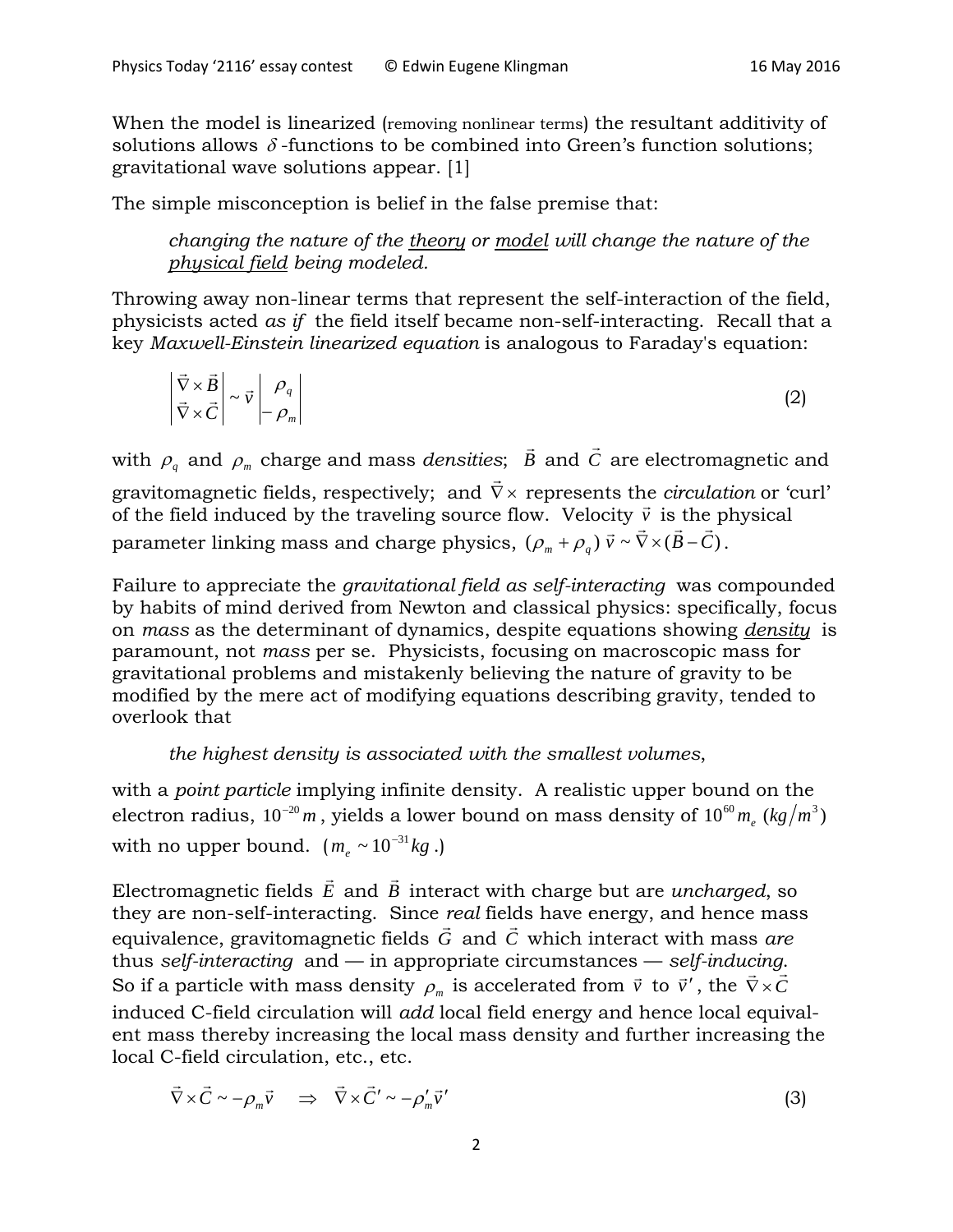where  $\rho'_m > \rho_m$ ,  $\vec{v}' > \vec{v}$  and  $|\vec{\nabla} \times \vec{C}'| > |\vec{\nabla} \times \vec{C}|$ .

How rapidly does self-interaction occur? The speed of light across particle dimensions yields approximately  $10^{28}$  iterations (reflections) per second.

Does this self-induction of the C-field ever end? Of course it ends when the accelerating force (the source of energy) is terminated.

While self-induction may appear quite complex, it's very easily modeled by the while sch-induction may appear quite complex, it's very easily mode<br>iterative procedure of expanding  $\vec{\nabla} \times \vec{C} \rightarrow -(\rho_m + \delta \rho)(\vec{v} + \delta \vec{v})$  as shown:



The vertical scale represents *C-field circulation* self-induced when either *v* or  $\rho_m$  increases. While electromagnetic constants determine final results for a given problem, gravitomagnetic constants  $\nabla \times \pmb{C} \thicksim -(g/c^2)\, \rho_{\scriptscriptstyle m} \vec{v}$  $\vec{\theta}$   $\vec{\theta}$   $(12)^{2}$  $\vec{\nabla} \times \vec{C} \sim -(g/c^2) \rho_m \vec{v}$  are relevant only on a 'per iteration' basis. If  $(g/c^2) \sim 10^{-27} (m/kg)$  and iteration rate is  $10^{+28} \text{ sec}^{-1}$ , the number of additive iterations determines nonlinear growth. Self-induced growth quickly exceeds exponential increase. Growth is conceptually unlimited, but in actuality the driving force is *always* exhausted at some point; whether LHC or cosmological in origin.

# **Why the** *Equivalence Principle* **fails**

For a century, general relativity suffered under illusions that 1) linearizing the field equations actually *changes* the nature of the physical field and 2) the *Principle of Equivalence* — that gravity is equivalent to acceleration— allows the field *and* its local energy to be *eliminated* by proper choice of coordinate frame. This equivalence *fails* if tidal forces are locally significant or when rotational phenomena are significant. C-field circulation is *inherently* rotational, so the self-induced C-field circulation causes the *Equivalence Principle* to fail. As this principle is the unique basis for the 'geometric' interpretation of gravity, this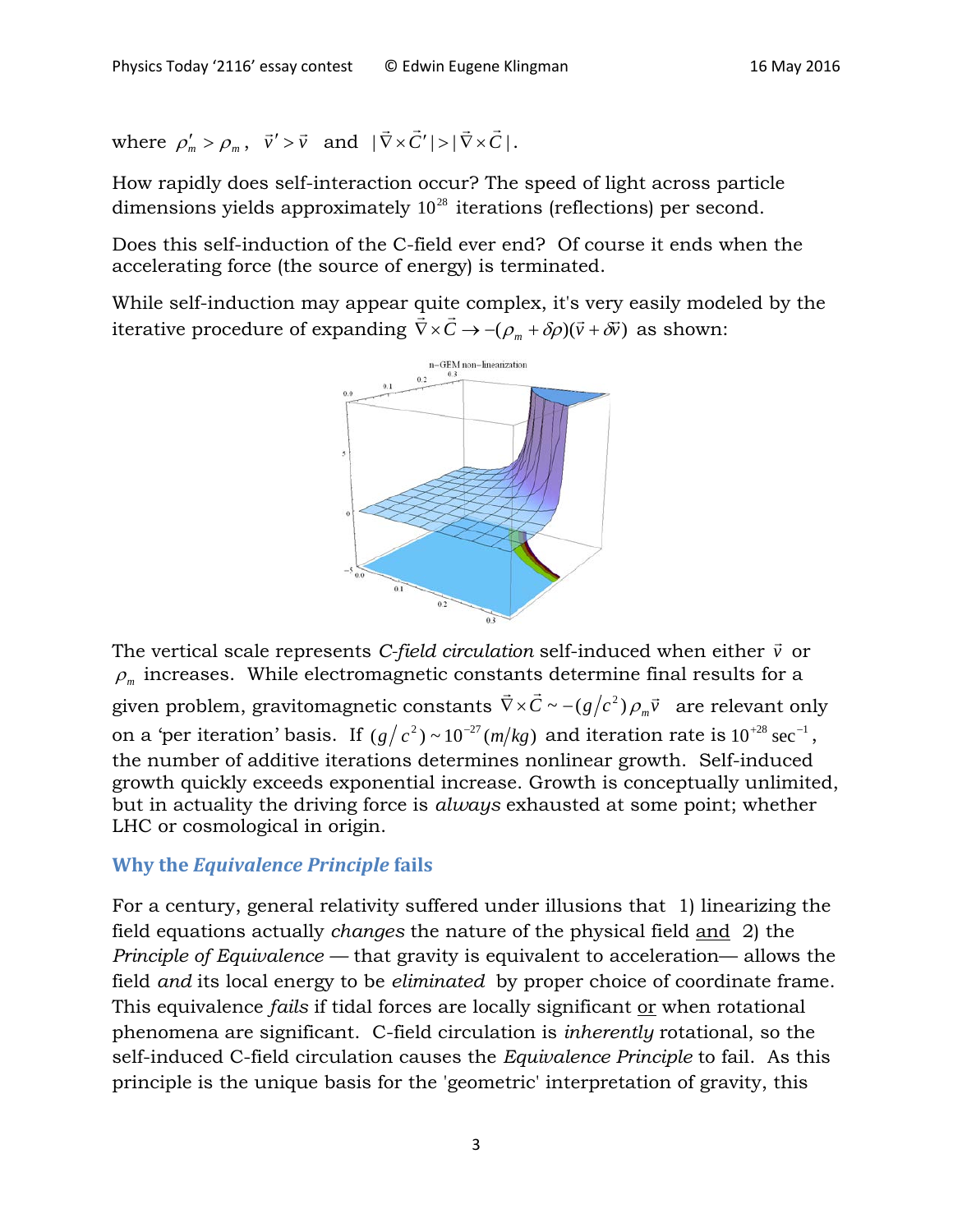basis of the *curved space-time* picture of gravity generally fails — a *mass-energy density* approach is equivalent to *curved space-time:*

*"That the linear equations imply the full nonlinear equations is a quite remarkable feature of Einstein's theory of gravitation."* [2]

**How does physics work so well without mention of the self-interactive C-field?**

Either a potentially significant real physical energy was just being ignored, or the C-field circulation energy of accelerated particles was being misinterpreted as some other energy. If the growing self-induced C-field circulation represents relativistic *mass increase* of the accelerated particle then C-field circulation energy is identically equal to the kinetic energy imparted to the particle. Since both relativistic and nonrelativistic physics are *always* formulated in terms of kinetic energy *T*, whether Lagrangian  $(T - V)$  or Hamiltonian  $(T + V)$  formulation, then simple 'boost-oriented' physics *automatically includes* C-field energy.

In special relativistic frames, *dynamic* C-field self-interaction requires particle acceleration, i.e.

$$
d\vec{v}/dt = 0 \implies d(\vec{\nabla} \times \vec{C})/dt = 0.
$$
 (4)

Only when velocity increases will *C-field-circulation-energy-density* increase and iteratively self-induce further density increase, continuing as long as the local mass is accelerated, i.e., the frame is non-inertial. Relativistic *mass-increaseas-C-field-circulation-kinetic-energy* acts symmetrically in *Lenz-law*-like fashion to *oppose* any change in momentum,

$$
\frac{d}{dt}\int (\vec{\nabla} \times \vec{C}) dV \sim -\frac{d\vec{p}}{dt},\tag{5}
$$

thus explaining *physical conservation of momentum*, of which Feynman said [3]

*"The reason why things coast forever has never been found out. The law of inertia has no known origin."*

## **Are there new C-field behaviors?**

The C-field may already be incorporated into physics as kinetic energy, and it may de-mystify conservation of momentum, but does it bring anything new to the party? If underlying physics dictates outcomes, then *weak field theory,* a non-self-interactive *model,* simply becomes *unable to describe self-interactive behaviors* of the actual field underlying the linearized model.

If there actually are physical *behaviors* of the self-interaction of a gravity field, a *weak field premise* completely *masks* these behaviors from being recognized as *gravitational in nature*. However, if the behaviors are real and observable, they will be modeled, typically by *another* field theory. Of course this *new* field is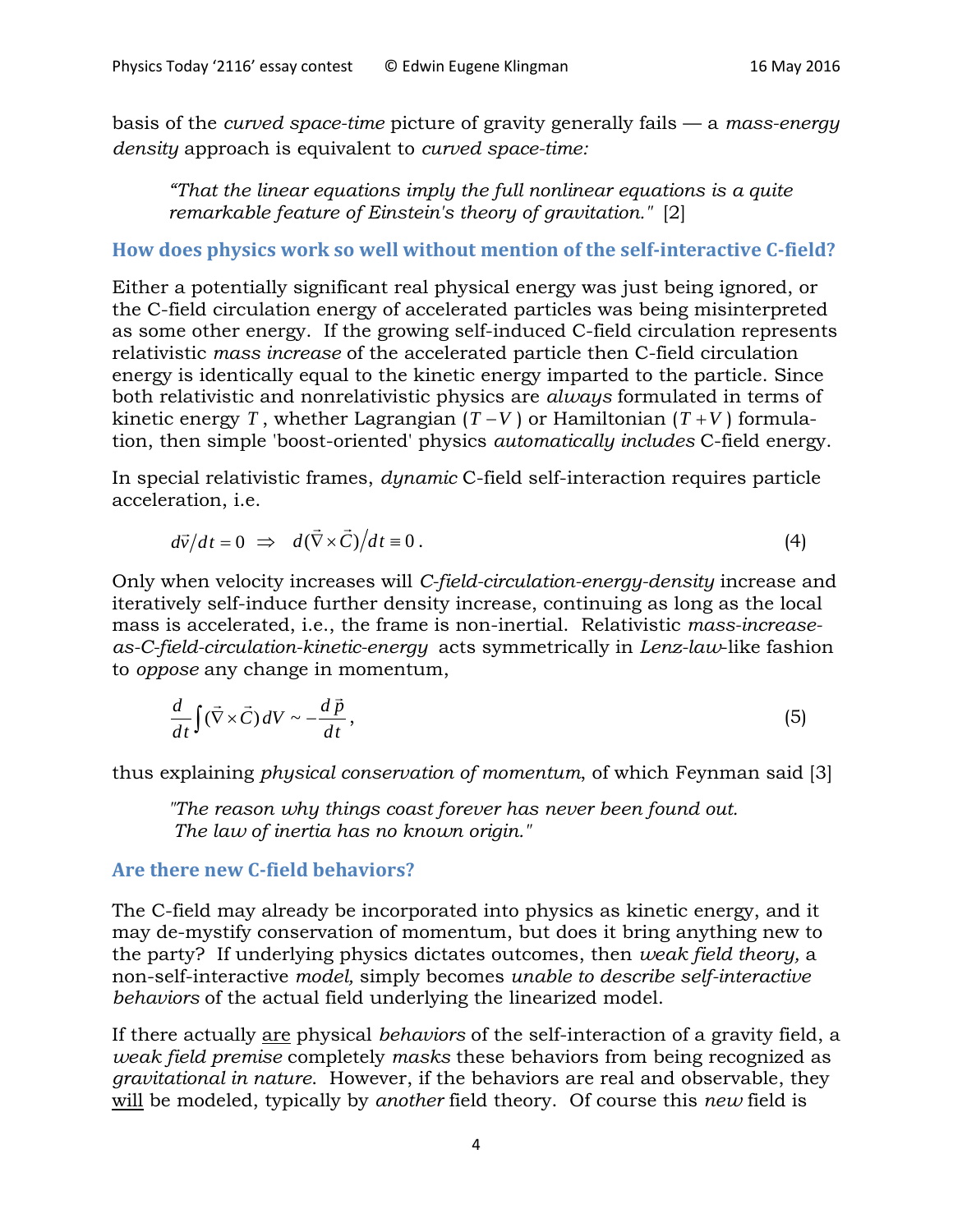fictitious, so it will never be observed directly. Fictitious fields may even be modeled as self-interacting. Consider QM and QCD:

#### **How gravity relates to quantum mechanics**

For instance, integrate local mass density over volume  $\int_{V} \rho dV = m$  for eqn (2)

$$
\left[c^{2}/g\right]\int_{V}(\vec{\nabla}\times\vec{C})dV=\int_{V}\rho\vec{v}dV=m\vec{v}=\vec{p},\qquad(6)
$$

then apply deBroglie's momentum relation  $\vec{p} = \frac{n}{\lambda}$  $\vec{p} = \frac{\hbar}{\hat{p}}$  to obtain

$$
\int_{V} (\vec{\lambda} \cdot \vec{\nabla} \times \vec{C}) dV = \frac{g\hbar}{c^{2}} \qquad \frac{\vec{\nabla} \times \vec{C}_{1}}{\vec{p}_{1}} \underbrace{\left(\frac{\vec{\nabla} \times \vec{C}_{2}}{\vec{p}_{1}}\right)}_{\lambda_{1} + \lambda_{1} + \lambda_{1}} \frac{\vec{\nabla} \times \vec{C}_{2}}{\vec{p}_{2}} \underbrace{\left(\frac{\hbar}{\lambda_{2}}\right)}_{\lambda_{2}} \tag{7}
$$

with two instances of circulatory action shown in cartoon fashion for different momenta/wavelengths. A realistic leading-edge  $|\vec{C}| = k$  wave front is shown.



A self-induced C-field for accelerated electrons appears to yield an *ontological* wave-function*, not epistemological*, answering a fundamental question of quantum mechanics. Quantum-gravity wave-functions support *Bohr's orbits*, *particle-AND-wave interference phenomena*, *tunneling*, and, per the *partition function* of statistical mechanics, *the Born probability interpretation* of QM. Jaaskelainen[4] proposed  $\rho_m = m |\psi(r)|^2$ , subject to  $\int_V |\psi(r)|^2 dV = 1$ , compatible with eqn (7).

Others have suggested "*the wave function as matter density*" [5], and "*kinetic energy as concealed motion*" [6], but have overlooked the self-interactive gravitomagnetic field.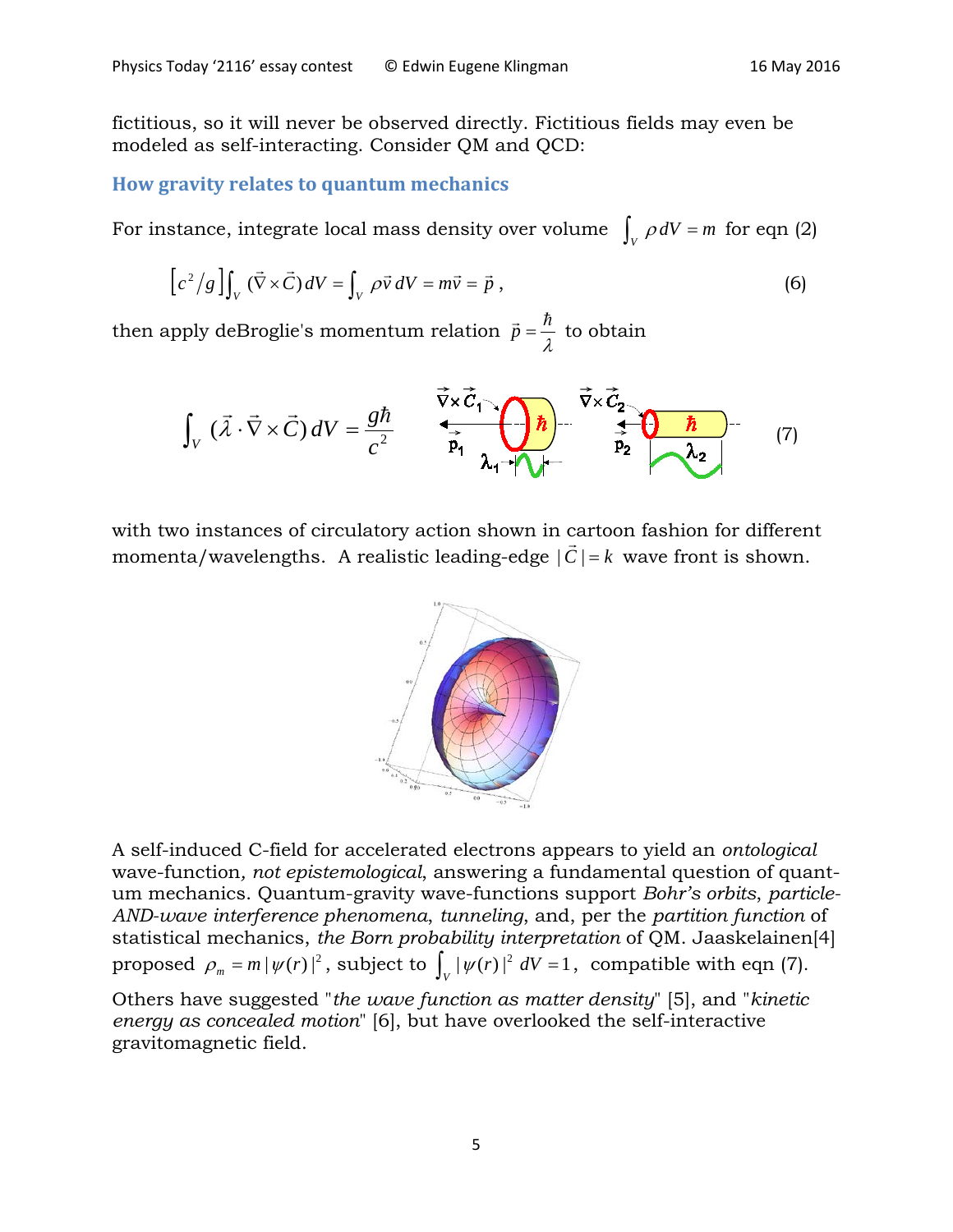#### **Is gravity related to the Standard Model?**

We restrict our analysis to analogy with electromagnetism. As charge circles a strong B-field-line, so will mass circle a strong C-field-line. Circling charge-flow induces a solenoidal B-field and circling mass-flow induces a solenoidal C-field, so we ask: if initially captured in a strong C-field (big-bang or LHC collision) can mass-particles be nonlinearly sustained by their own *self-induced* solenoidal Cfield after the initial field weakens? If so, can the *several particles* self-induce and self-sustain a local C-field strong enough to confine all to a local volume?



An energy analysis implies quark confinement, while stability analysis implies stable protons [two light strong charges anchored to a heavy weak charge] and unstable neutrons [two heavy weak charges anchored to a light strong charge]. Decay times and baryon masses are calculable. A *non-spherical baryon* model suggests the *pp* physics of Veneziano's 1970 formula — interpreted by Nambu as a 'string' — *and* the anomalous proton-radius for muonic-hydrogen versus electronic-hydrogen. *Many* re-interpretations of SM are possible.

## **The Single-Atom Stern-Gerlach and Dipole-Dipole Physics**

Quantum mechanics can be based on Stern-Gerlach experiments which split atomic beams into spin *up* and *down* beams. Quantum statistics work well, but predictions for single atoms cannot be tested. Recent trajectory analysis [left] yields a model of (red) data points that match the iconic (grey) SG data [right]:



These single atom predictions could provide a means of testing a key premise, *possibly false*, of QM. Advances *in single-atom-detection* technology offer the ability to perform a *single-atom-Stern-Gerlach* scattering experiment [7], testing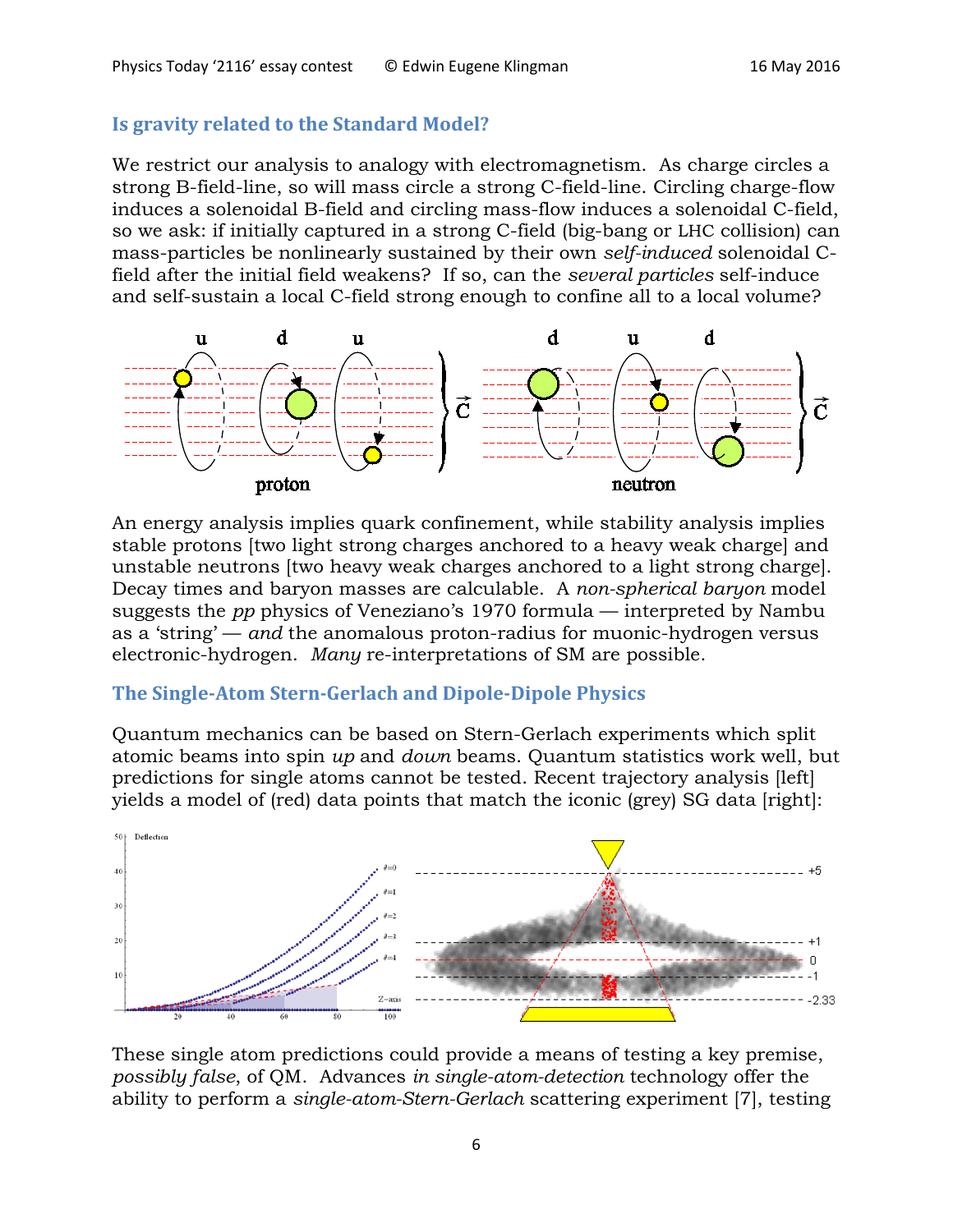Feynman's premise of a *two-slit-spin-analog* (now a basis of QM). The predicted  $\theta$ -dependent trajectories would enable novel technology for magnetic dipoledipole scattering, extending work with "*molecules probing some of the most fundamental features of physical law*." [8]



# **Summary and conclusions**

Physics advances by adding *new* theory and data or by removing *false premises* from current theories. Key false premises of general relativity: 1) that changing the nature of the nonlinear model (*field equations*) also changes the nature of the nonlinear field; 2) that the *Equivalence Principle* allows local gravitational energy to be transformed away; 3) that mass density can be ignored.

Removing these false premises yielded: *a new iteration technique*, equivalent to solving the nonlinear equation; *a new quantum gravity relation*; *an ontological* (physical) model of the *particle-wave function*; gravity-based *quark confinement*, independent of the 'strong force' of QCD; a *new interpretation of kinetic energy*, and *many more* reinterpretations of physics.

Most resistance to realistic gravity is not relativistic in nature, but quantum theoretical, based on the *belief* that gravity "must be" quantum field theoretic in nature. Relativity, from the mind of one man, suffered three false premises. Quantum theory, from *many* minds, includes *many* false premises, evidenced by many 'interpretations' of an axiomatic framework. Removal of false premises from quantum mechanics may remedy Feynman's famous problem:

*"no one understands quantum mechanics."*

The path to better physics could be simply improving what we already possess, an over-specified model of reality. Payoff from pruning is leveraged, as *the fruit already exists*, albeit much is rotten. It is easier to select good and excise bad, than to start from scratch on new hypothetical growth.